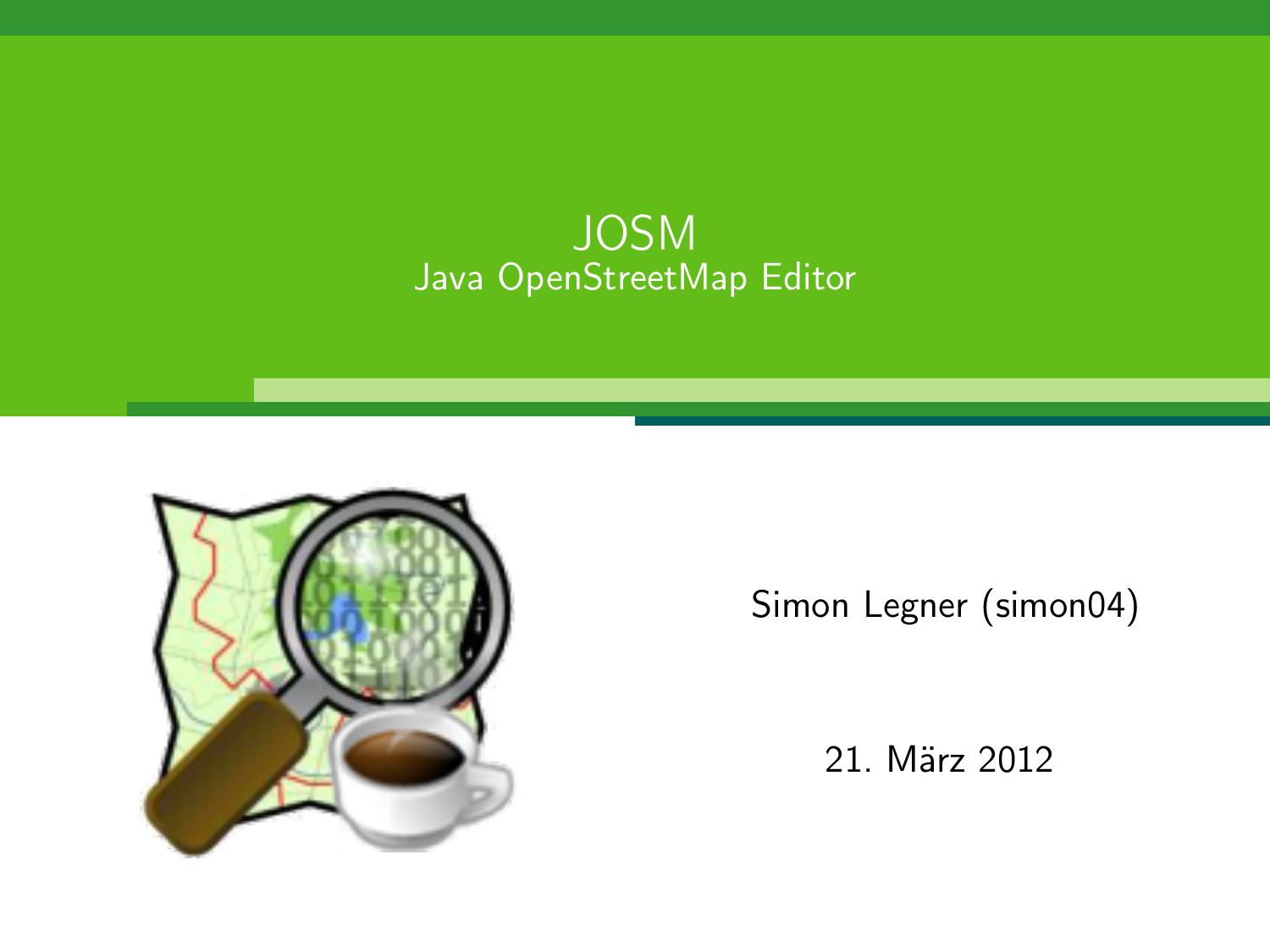## Outline

#### [Introducing JOSM](#page-2-0)

#### [JOSM Development](#page-4-0)

[Contributing to JOSM?](#page-5-0) [Release Concept](#page-9-0) [Recent Changes](#page-10-0)

#### [Hands On](#page-11-0)

[Filters](#page-12-0) [Styles \(MapCSS\)](#page-13-0) [Presets](#page-16-0) [Validator](#page-19-0)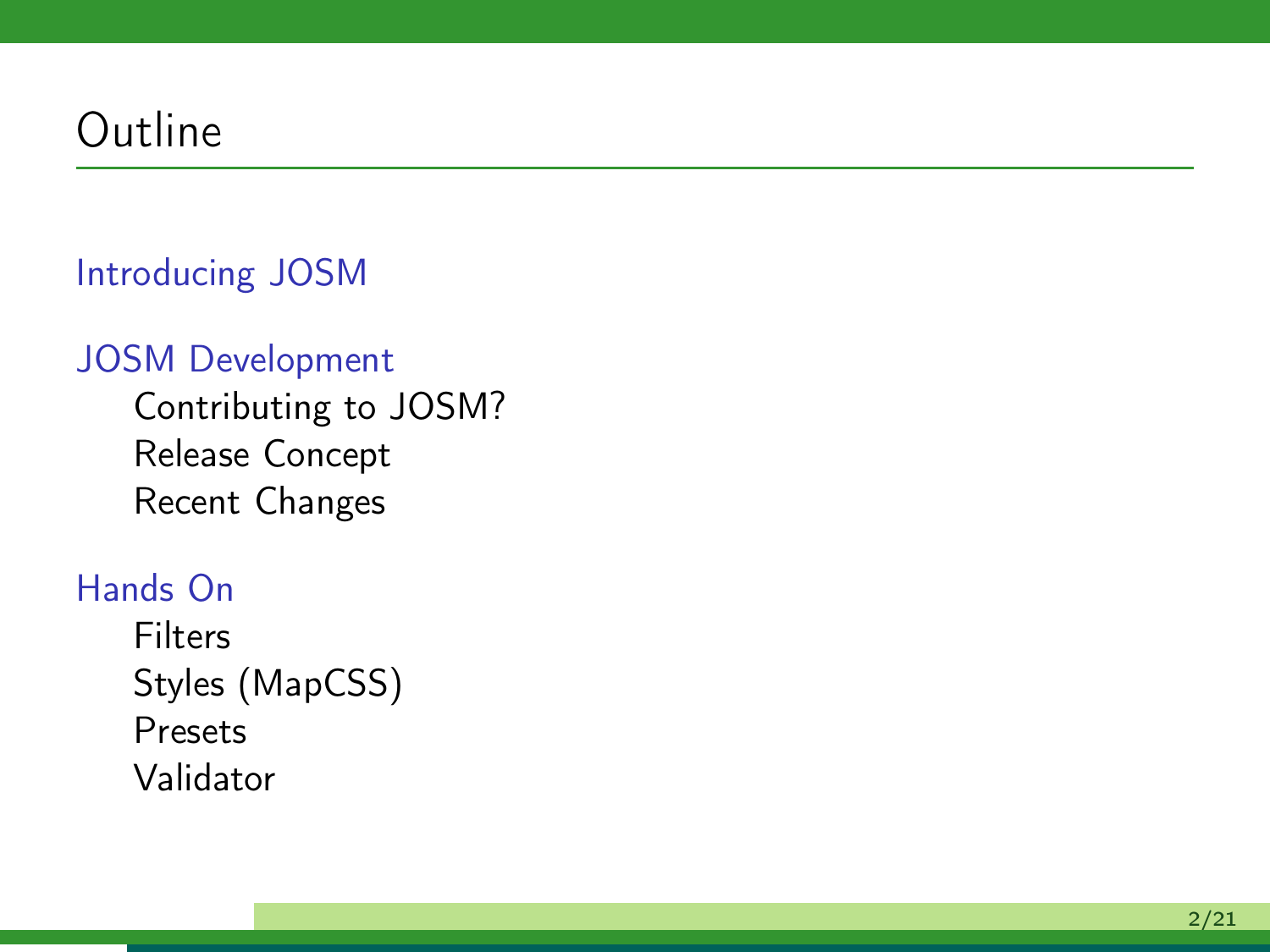## [Introducing JOSM](#page-2-0) (1)

- offline editor for OpenStreetMap project
- written in Java, thus multi-platform
- $\blacksquare$  initially developed by Immanuel Scholz
- current contributors: Stefan Breunig, David Earl, Gabriel Ebner, Dave Hansen, Paul Hartmann, Karl Guggisberg, Matthias Julius, Alexei Kasatkin, Jiri Klement, Ulf Lamping, Simon Legner, Raphael Mack, Upliner Mikhalych, Vincent Privat, Frederik Ramm, Dirk Stöcker...
- <span id="page-2-0"></span>■ <http://josm.openstreetmap.de/>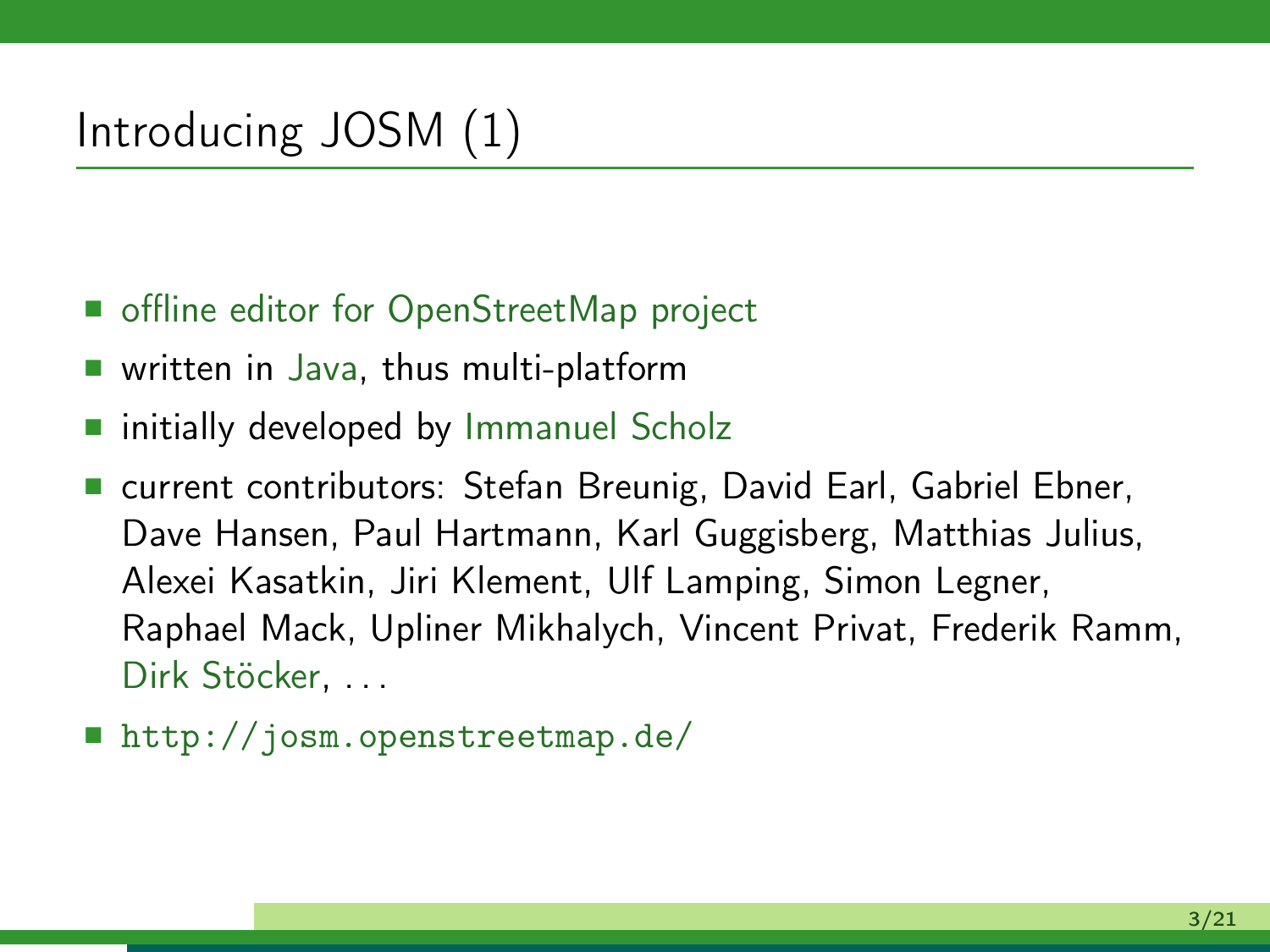## [Introducing JOSM](#page-2-0) (2)

Features

- loading GPS tracks
- displaying background imagery
- **downloading bboxes from OSM database**
- $\blacksquare$  editing objects
- uploading changes
- validating data
- **handling conflict**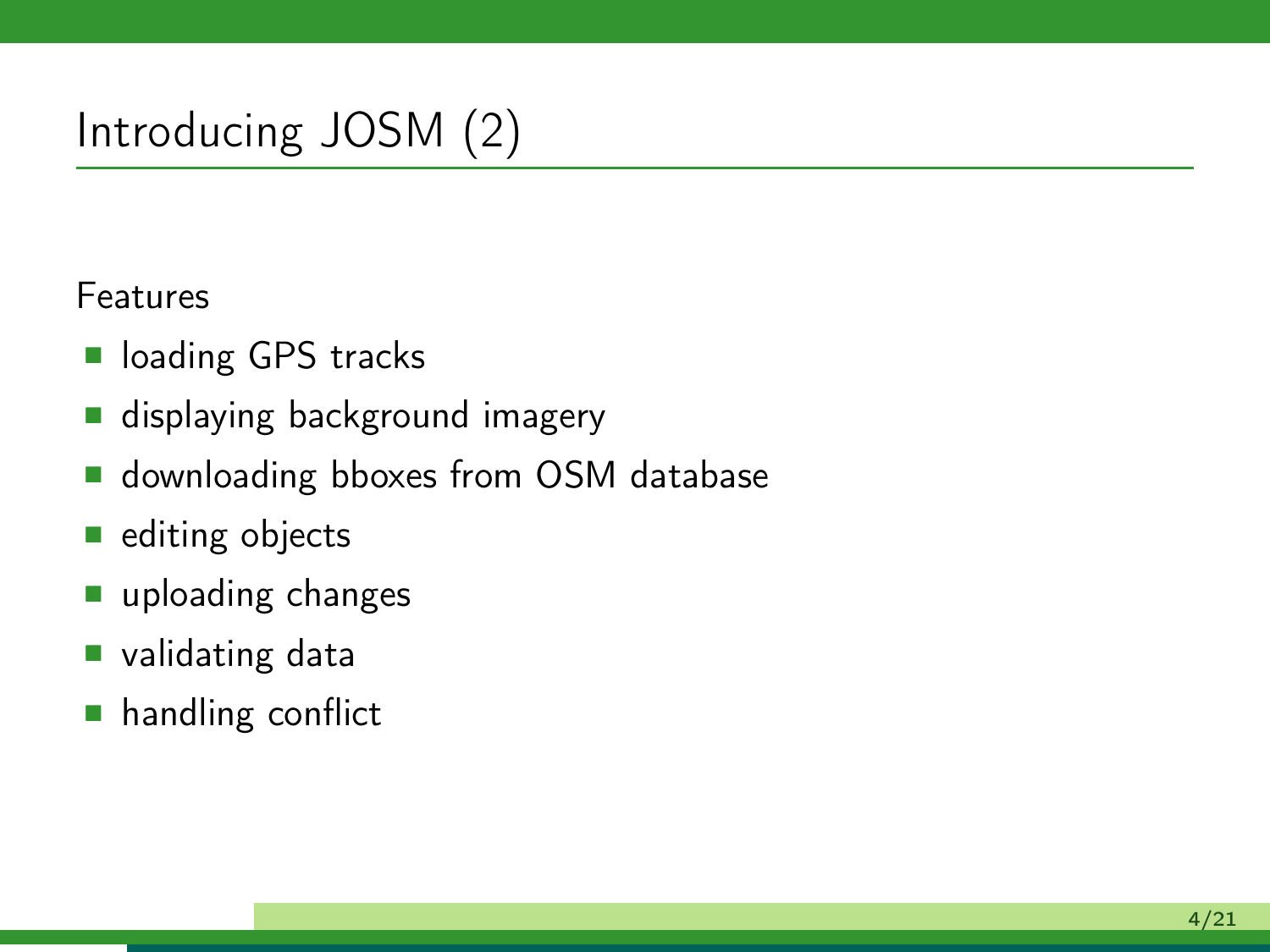## Outline

#### [Introducing JOSM](#page-2-0)

#### [JOSM Development](#page-4-0)

[Contributing to JOSM?](#page-5-0) [Release Concept](#page-9-0) [Recent Changes](#page-10-0)

#### [Hands On](#page-11-0)

<span id="page-4-0"></span>[Filters](#page-12-0) [Styles \(MapCSS\)](#page-13-0) [Presets](#page-16-0) [Validator](#page-19-0)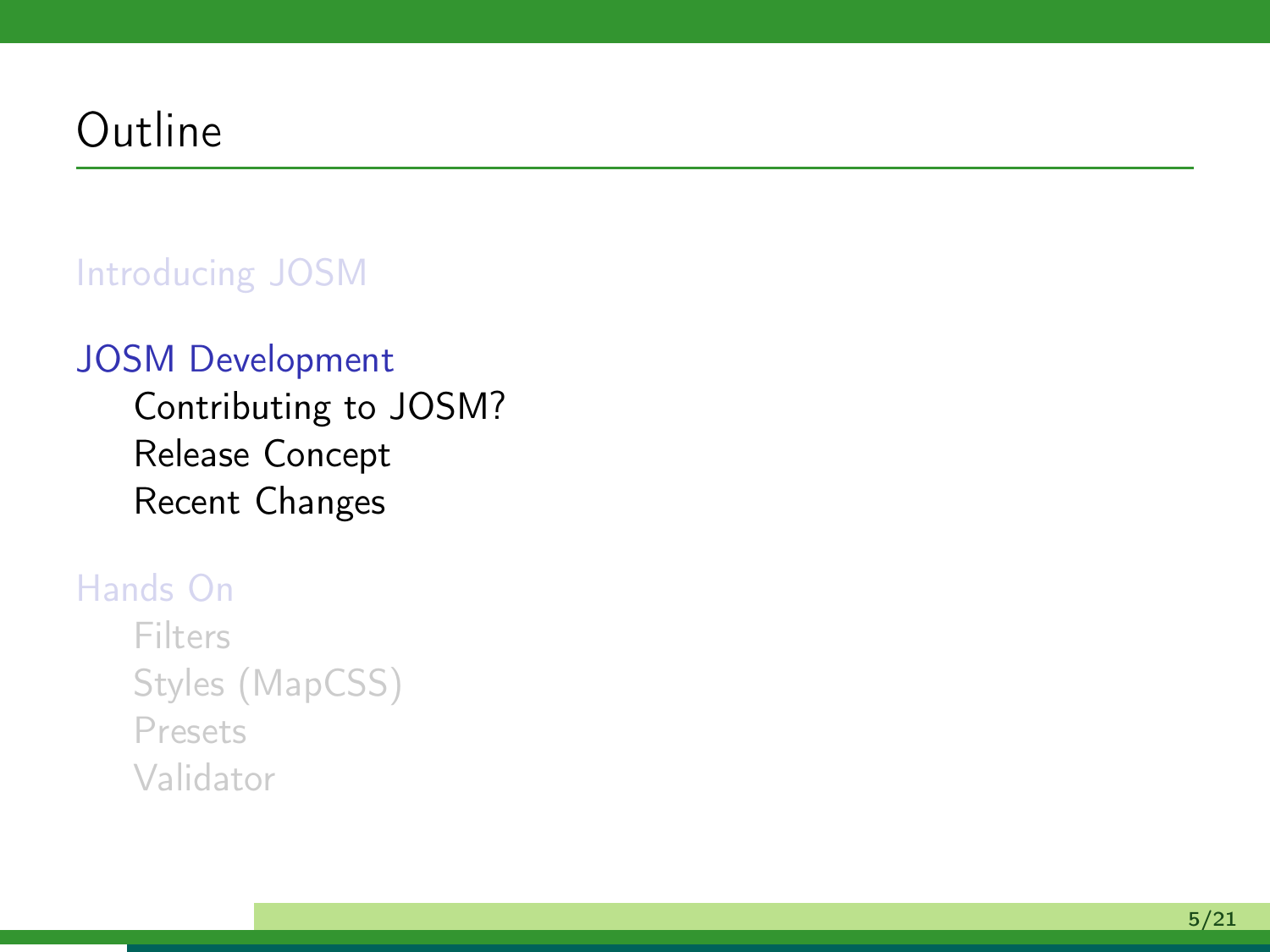## Introducing Myself

- Simon Legner [\(simon04\)](http://www.openstreetmap.org/user/simon04)
- <span id="page-5-0"></span>**studying computer science at University of Innsbruck**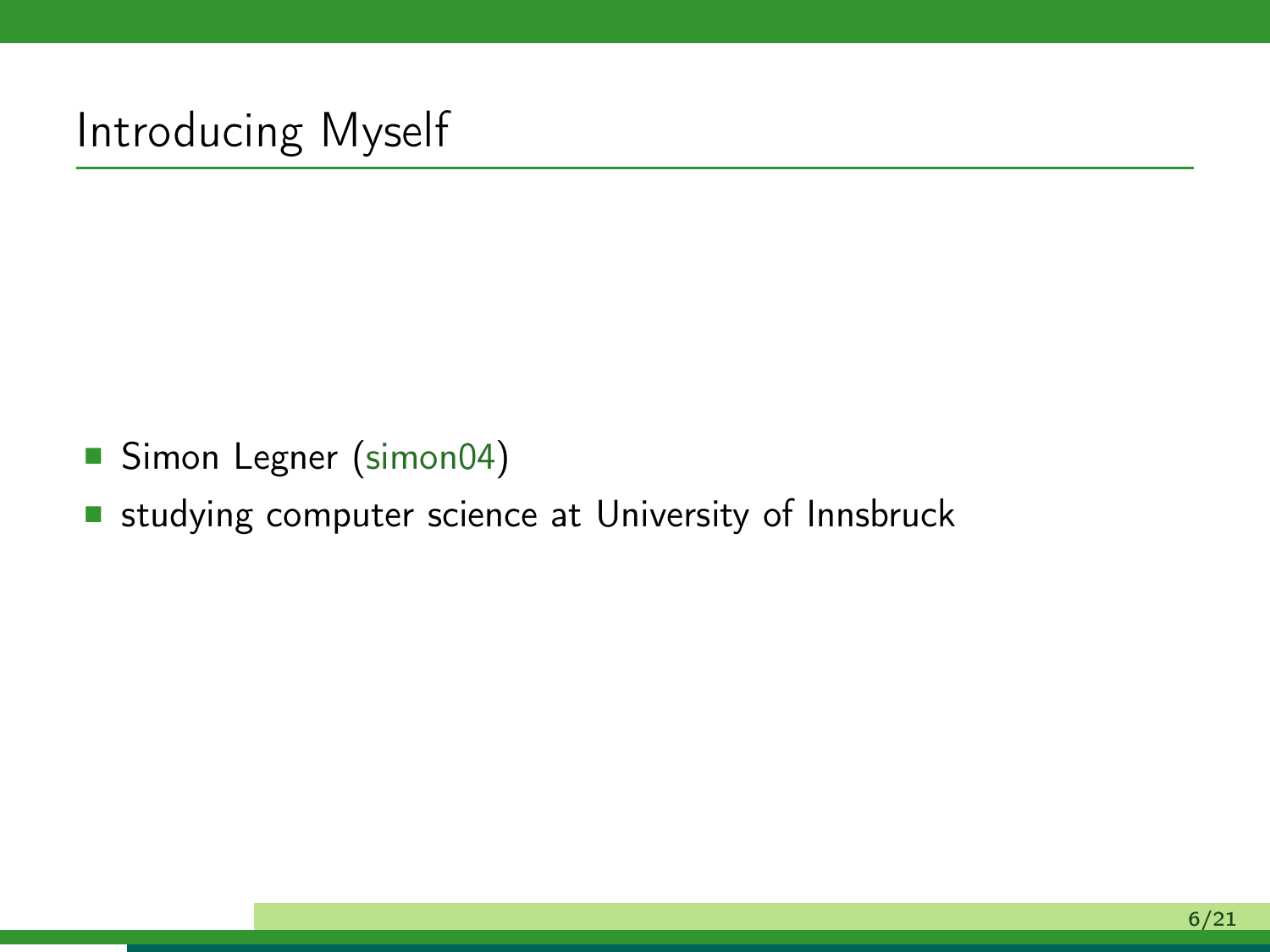#### How did you contribute to OpenStreetMap ?

|                           | simon04 |       |                  |                      |
|---------------------------|---------|-------|------------------|----------------------|
| simon04                   | Nodes   | Ways  | <b>Relations</b> | <b>OSM Data Date</b> |
| created:                  | 42837   | 4541  | 69               | Feb 13th, 2011       |
| touched:                  | 38322   | 6090  | 272              | Feb 13th, 2011       |
| are the last modifier of: | 44153   | 6325  | 93               | Feb 24th, 2012       |
| have the following ranks: | #2926   | #2370 | #1587            | Feb 24th, 2012       |
|                           |         |       |                  | more                 |



Your first Node in OSM, do you remember? (Thu Aug 07 22:18:52 CEST 2008)



Your "last" Node ... (Sat Jan 28 00:18:13 CET 2012)

And this is your first Way in OSM (Fri Aug 08 11:21:45 CEST 2008) ... and your first Relation in OSM (Sun Mar 08 13:22:29 CET 2009)

<http://hdyc.neis-one.org/?simon04>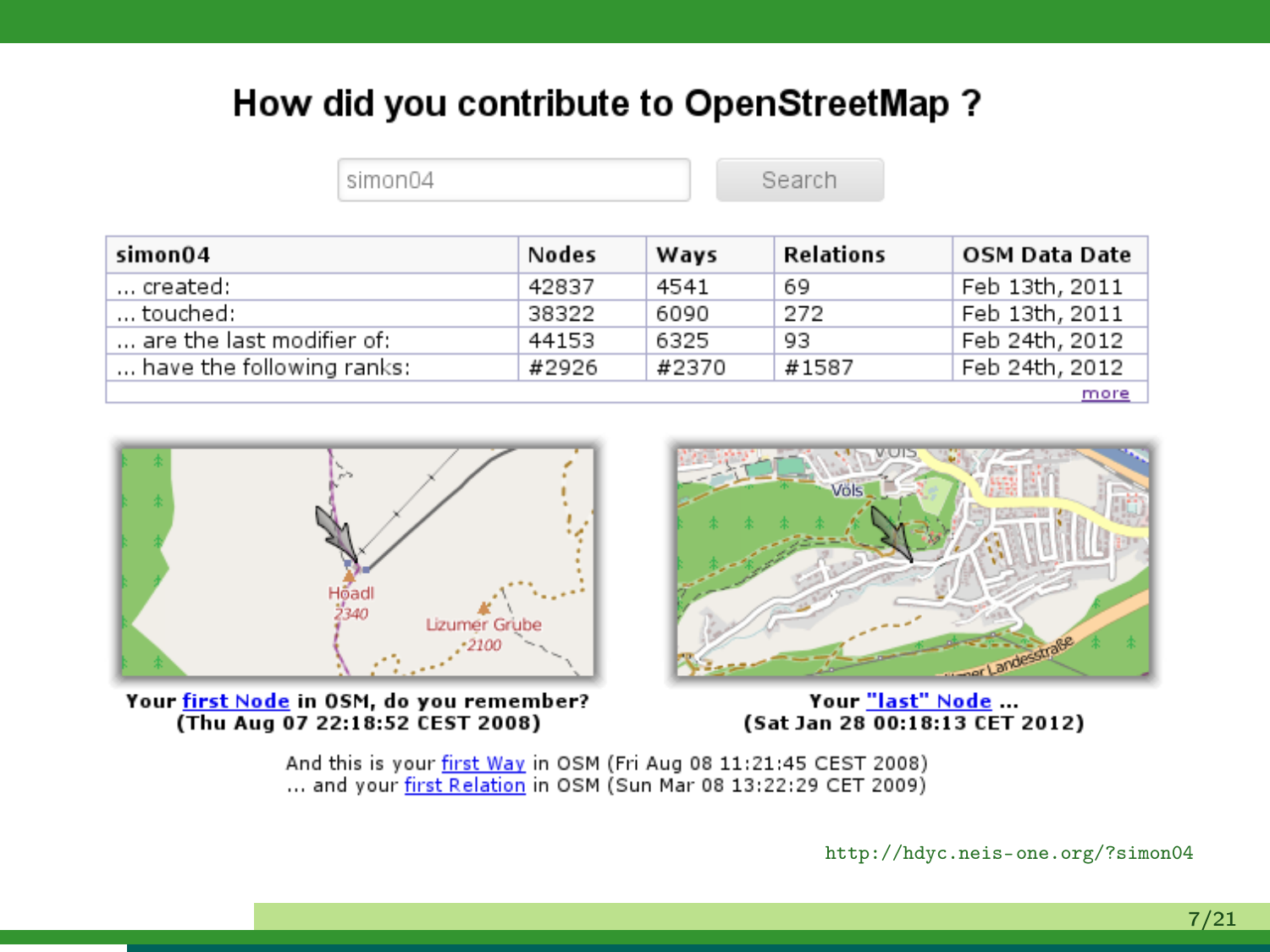Your first Ticket  $#6364$ : "can't remove tag with preset"

- cleaning up plan.at import
- **P** remove unneeded tags of numerous objects
- wanted to use [custom preset](http://josm.openstreetmap.de/wiki/Presets/plan.at)
- **but empty tags weren't deleted**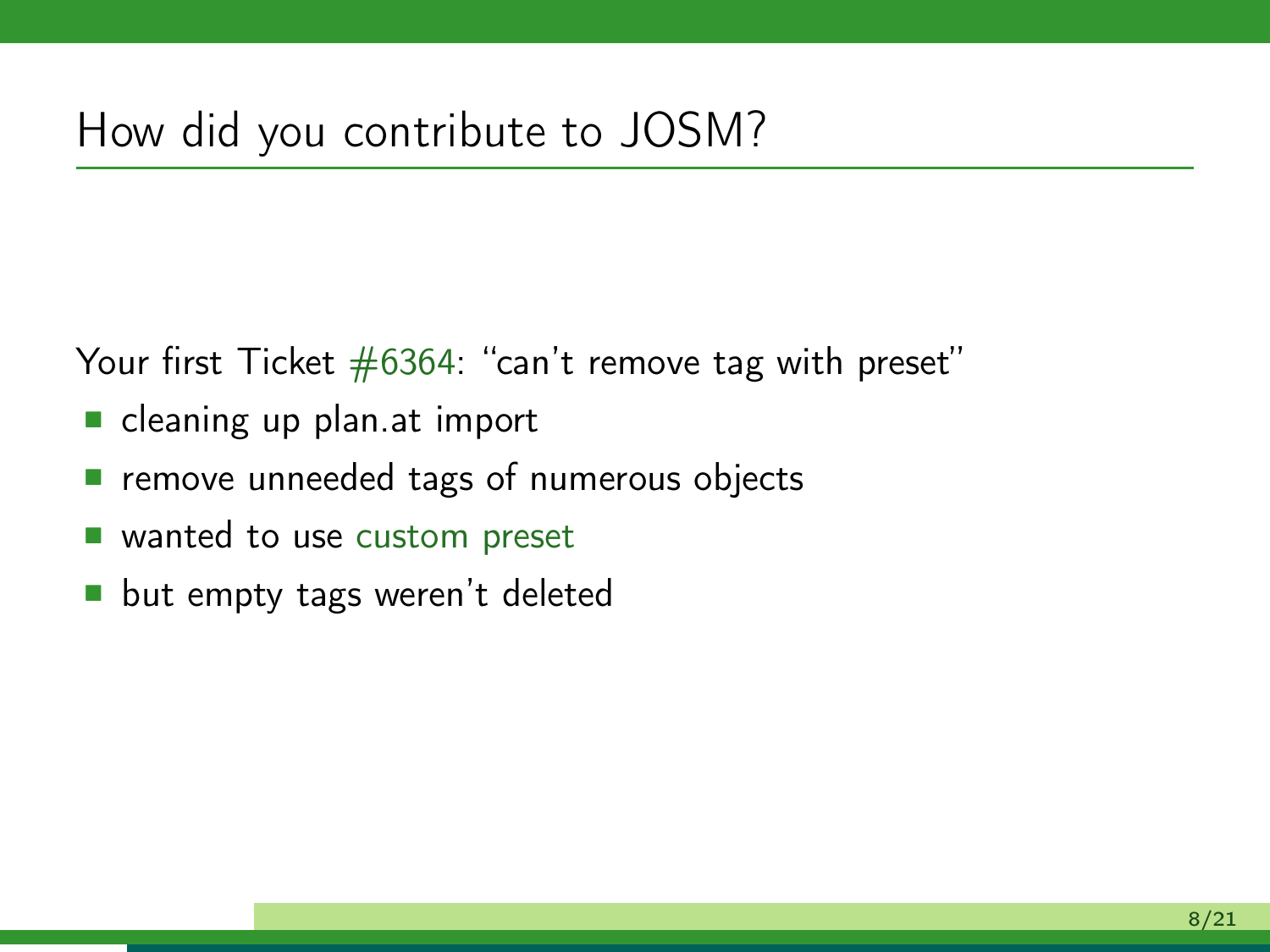#### How to contribute?

- use JOSM
- report bugs
- up/down vote tickets



- update documentation/help
- $\blacksquare$  translate program/documentation
- design fancy new icons
- write code

<http://josm.openstreetmap.de/> (How to help)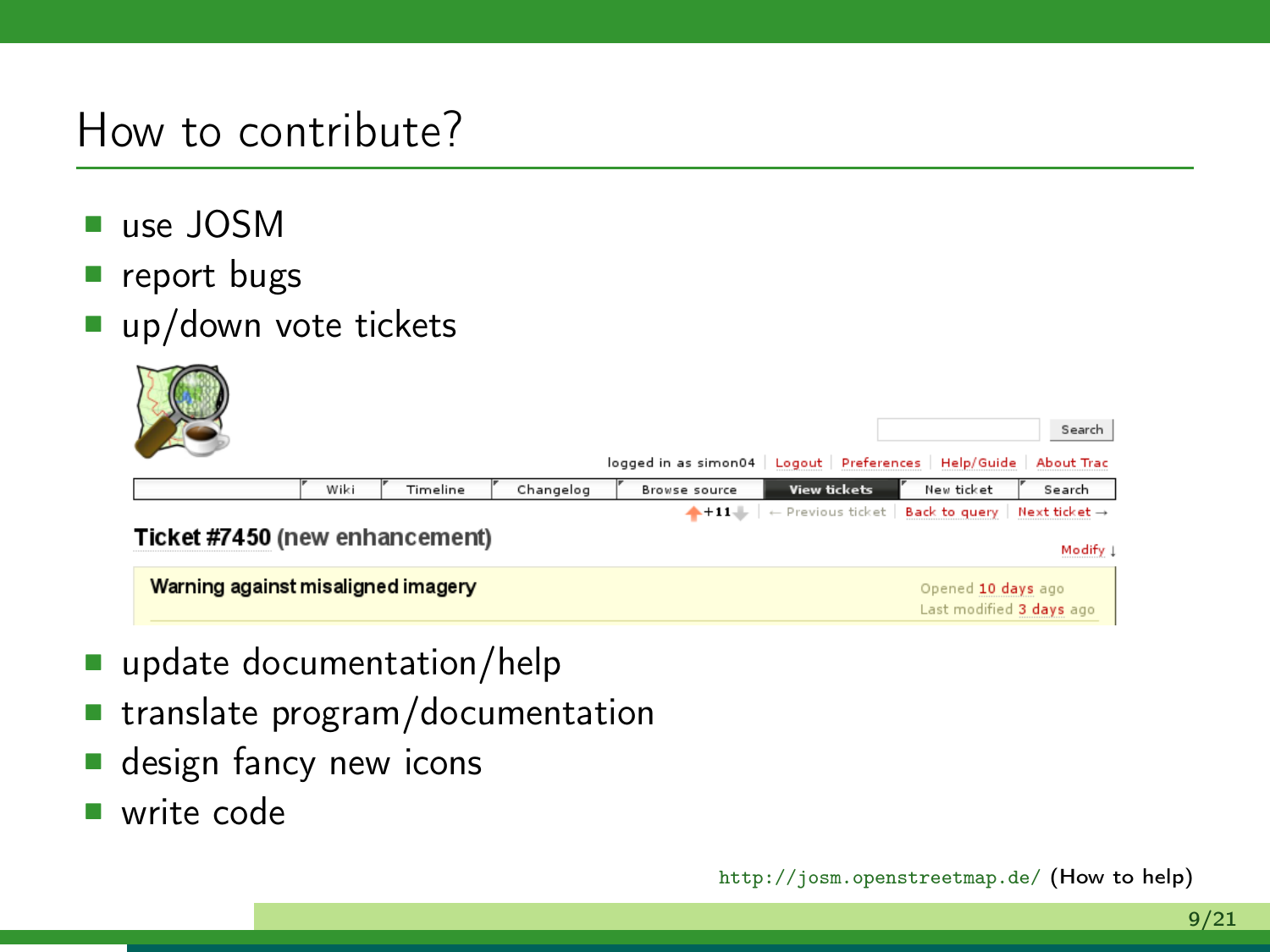## [JOSM Development:](#page-4-0) [Release Concept](#page-9-0)

#### tested

- □ no severe bugs
- "complete translations"
- $\Box$  released approx. monthly
- **latest** (nightly-build)

<span id="page-9-0"></span><http://josm.openstreetmap.de/wiki/Releases> <http://josm.openstreetmap.de/wiki/DevelopersGuide/Schedule>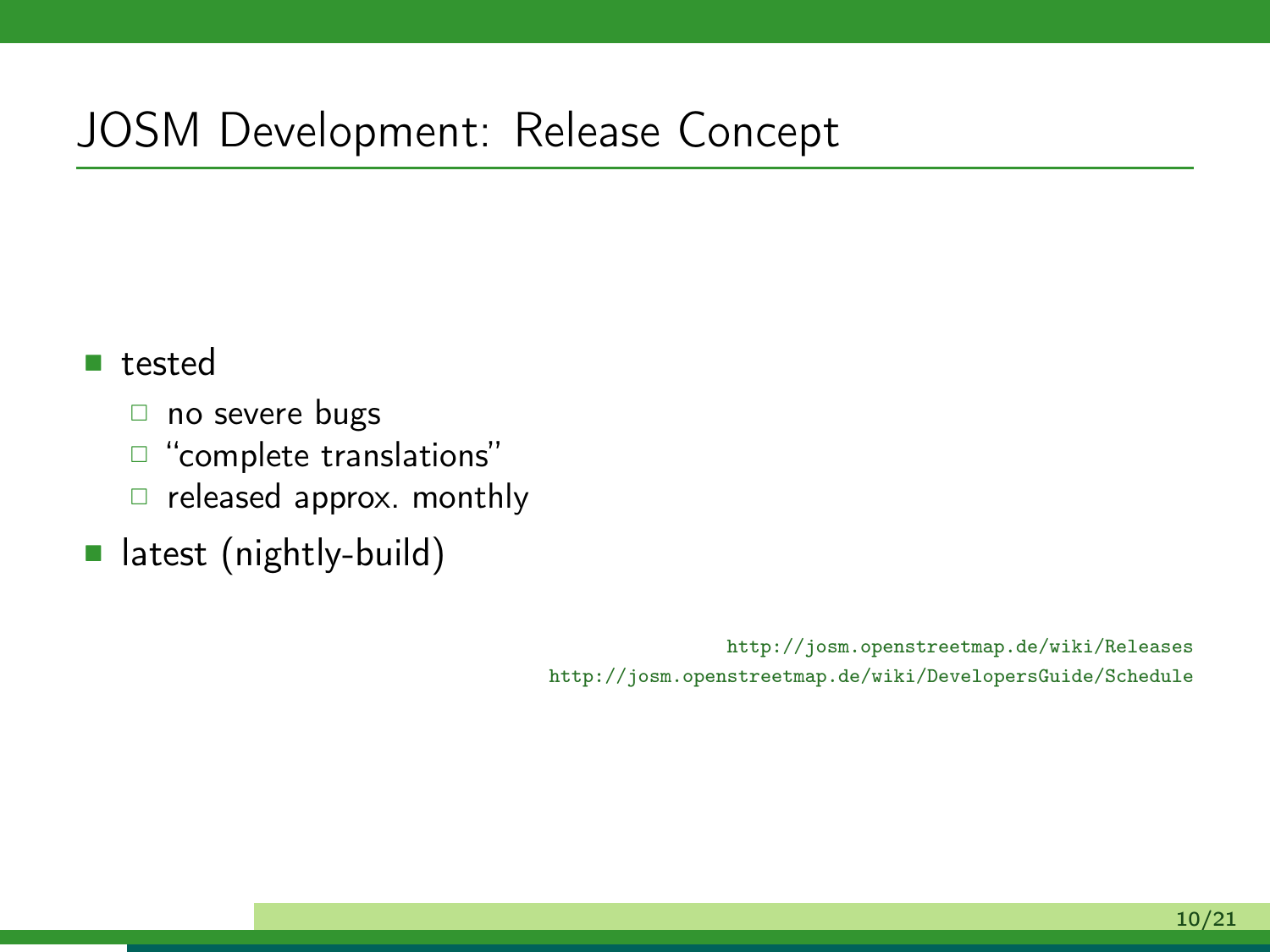## [JOSM Development:](#page-4-0) [Recent Changes](#page-10-0)

## see startup page notes, [summarized changelog,](http://josm.openstreetmap.de/wiki/Changelog) SVN changelog<br>• major changes/enhancements

- 
- $\bullet$  minor enhancements
	- . Paste without mouse pointer in draw area should paste to center (r5052)
	- o add "Add selection to relation" to popup menu of relation toggle dialog (r5082)
	- o Add Map Paint Styles to View menu (r5086, r5088)
	- . Warning against misaligned imagery for new users (r5091)
	- · make target highlighting not feel sluggish (#7503)
	- add "Select previous/next Gap" to relation editor as popup menu of the relation members (r5081)
	- . Remote Control: add command for opening local files (e.g., /open\_file?filename=... (r5085)
	- . Remote Control: /load\_object in combination with addtags (r5095)
	- · Toggle edit toolbar (in View menu or in popup menu) (r5092)
- sub-minor enhancements
	- o better label layout in VersionInfoPanel (r5050)
	- . load map images in background, in case they are loaded over a network. Show temporary image in the meantime. (r5054)

#### Recent big(ger) changes

- expert mode
- <span id="page-10-0"></span> $\blacksquare$  fix several shortcut conflicts (remapping required)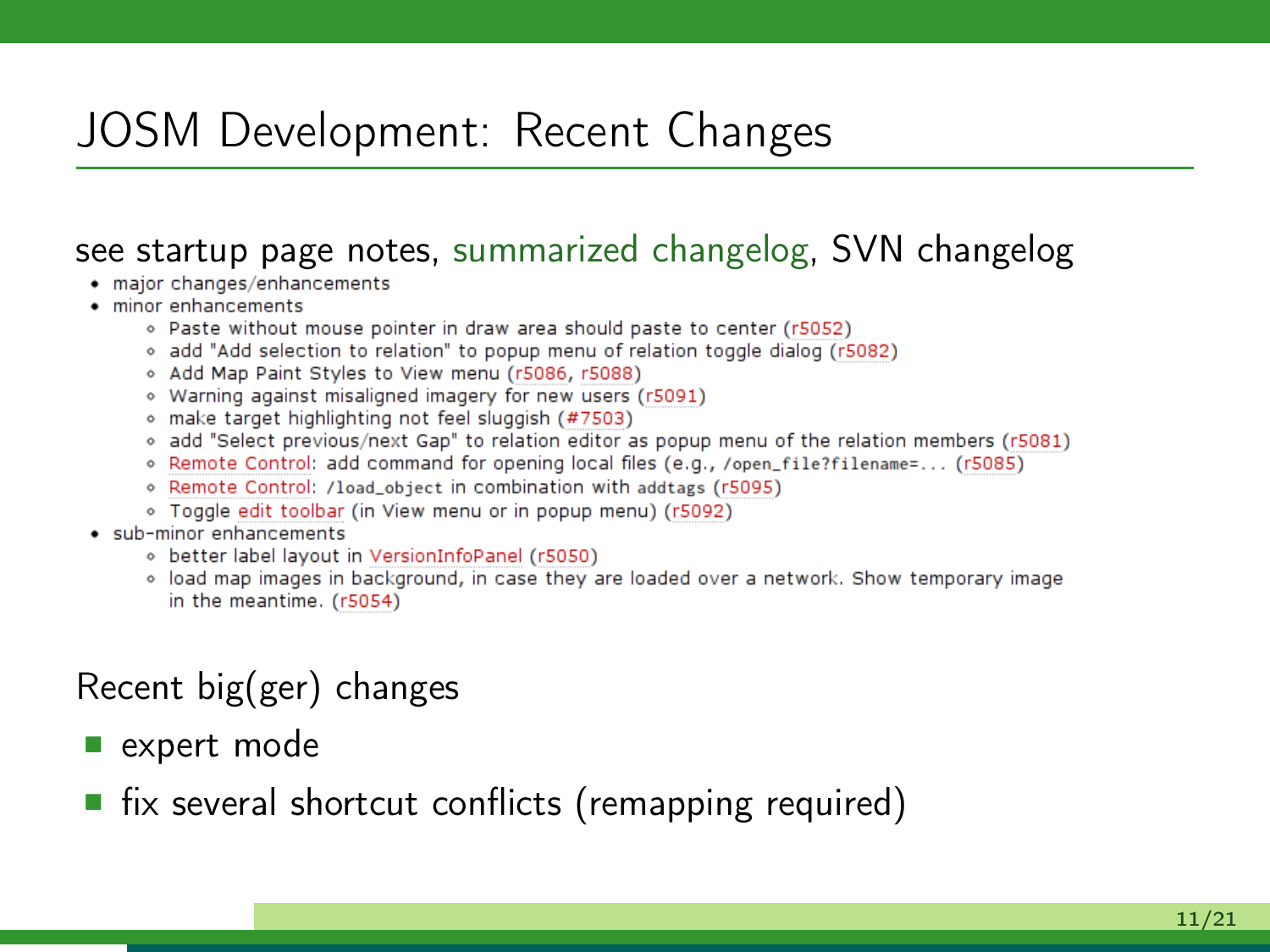## Outline

#### [Introducing JOSM](#page-2-0)

#### [JOSM Development](#page-4-0)

[Contributing to JOSM?](#page-5-0) [Release Concept](#page-9-0) [Recent Changes](#page-10-0)

#### [Hands On](#page-11-0)

<span id="page-11-0"></span>[Filters](#page-12-0) [Styles \(MapCSS\)](#page-13-0) [Presets](#page-16-0) [Validator](#page-19-0)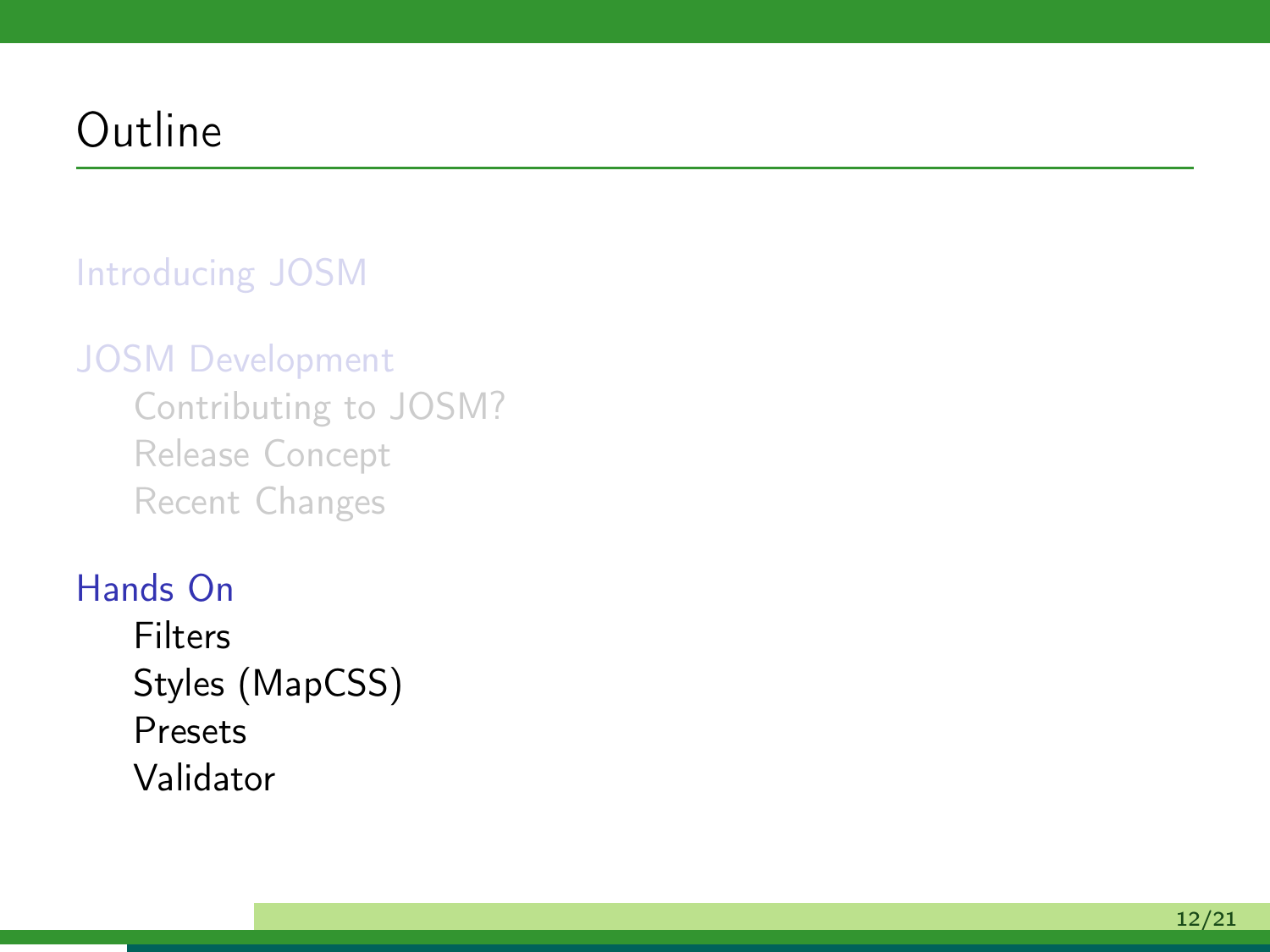## [Hands On:](#page-11-0) [Filters](#page-12-0)

| EH<br>Text                                                                     | м  |  |  |
|--------------------------------------------------------------------------------|----|--|--|
| <b>D</b>   anduse   natural   building                                         | ΙA |  |  |
| $\triangleright$ forest   wood                                                 | VA |  |  |
| <b>7</b> (type:way highway)   highway=bus stop   amenity=bus station           |    |  |  |
| ]-"openGeoDB:name" -boundary (fixme:"check import"   highwa                  / |    |  |  |
|                                                                                |    |  |  |
|                                                                                |    |  |  |

#### E . . . enabled H . . . hidden (vs. grayed out) I . . . inverted

```
# [EH ] hide landuses
landuse | natural | building
# [EHI] find bugs
fixme
# [ HI] map public transport
(type:way highway) | highway=bus_stop | amenity=bus_station
```

```
http://josm.openstreetmap.de/wiki/Help/Dialog/Filter
```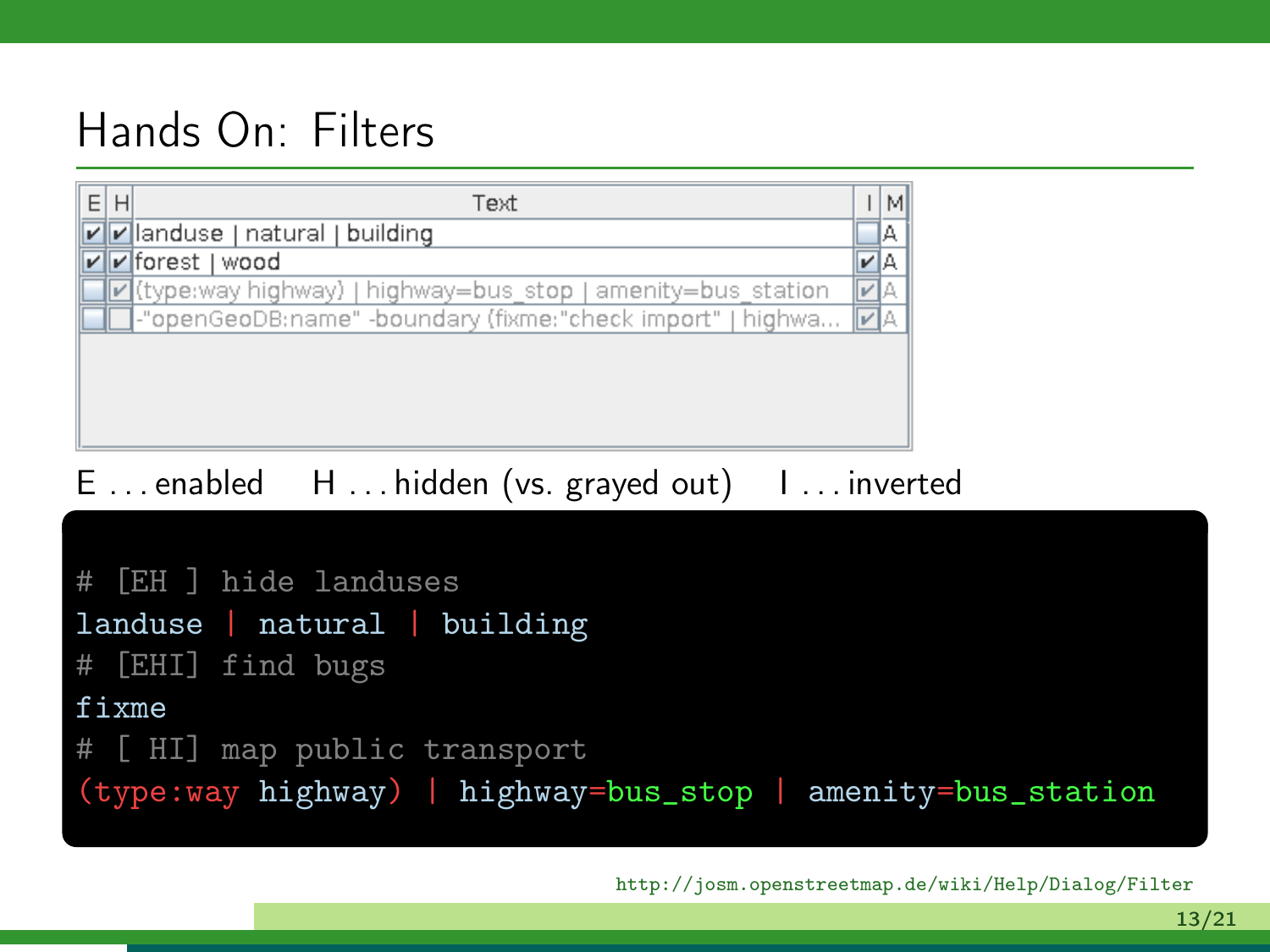## [Hands On:](#page-11-0) [Styles \(MapCSS\)](#page-13-0) (1)

|                    | <b>Map Settings</b>                                                                                                                                                                                           | Settings for the map projection and data interpretation.                                                                |                                |                |                                                                                                        |                               |
|--------------------|---------------------------------------------------------------------------------------------------------------------------------------------------------------------------------------------------------------|-------------------------------------------------------------------------------------------------------------------------|--------------------------------|----------------|--------------------------------------------------------------------------------------------------------|-------------------------------|
|                    | <b>Map Projection</b>                                                                                                                                                                                         | <b>Map Paint Styles</b>                                                                                                 | <b>Tagging Presets</b>         | File backup    |                                                                                                        |                               |
|                    | Available styles:<br><b>JOSM Internal Style</b><br>Potlatch 2<br>British map overlay by Ulf Lamping<br>Coloured Addresses by simon04<br><b>EPCI (France)</b> by Don-vip<br>Iceland by Ævar Arnfjörö Bjarmason | BesideTheRoad Speed by kudrdima                                                                                         |                                | Active styles: | V JOSM Internal Style resource://styles/standard/i<br>Potlatch 2 resource://styles/standard/potlatch2. | ÷                             |
|                    | lapan Tsunami POIS by PierZen<br>Lit by cmuelle8<br>Lit Objects by achadwick<br>Mapnik (true)<br>$\blacksquare$                                                                                               | Japan Impassable Ways by cmuelle8<br>JOSM internal, no labels by Attila Szasz<br>Mayoneed by Rubbe, Dirk Stöcker, Volaw | b<br>¥<br>$\blacktriangleleft$ |                |                                                                                                        |                               |
| $\binom{1}{1}$     | Ø<br>Icon paths:                                                                                                                                                                                              |                                                                                                                         |                                |                |                                                                                                        | $\bigtriangledown$ Reset<br>÷ |
| WMS.<br>TIVIS<br>Ò | Enable built-in icon defaults                                                                                                                                                                                 |                                                                                                                         |                                |                |                                                                                                        | É                             |
| $V$ Expert mode    |                                                                                                                                                                                                               |                                                                                                                         | OK G Cancel Help               |                |                                                                                                        |                               |

#### <span id="page-13-0"></span><http://josm.openstreetmap.de/wiki/Styles>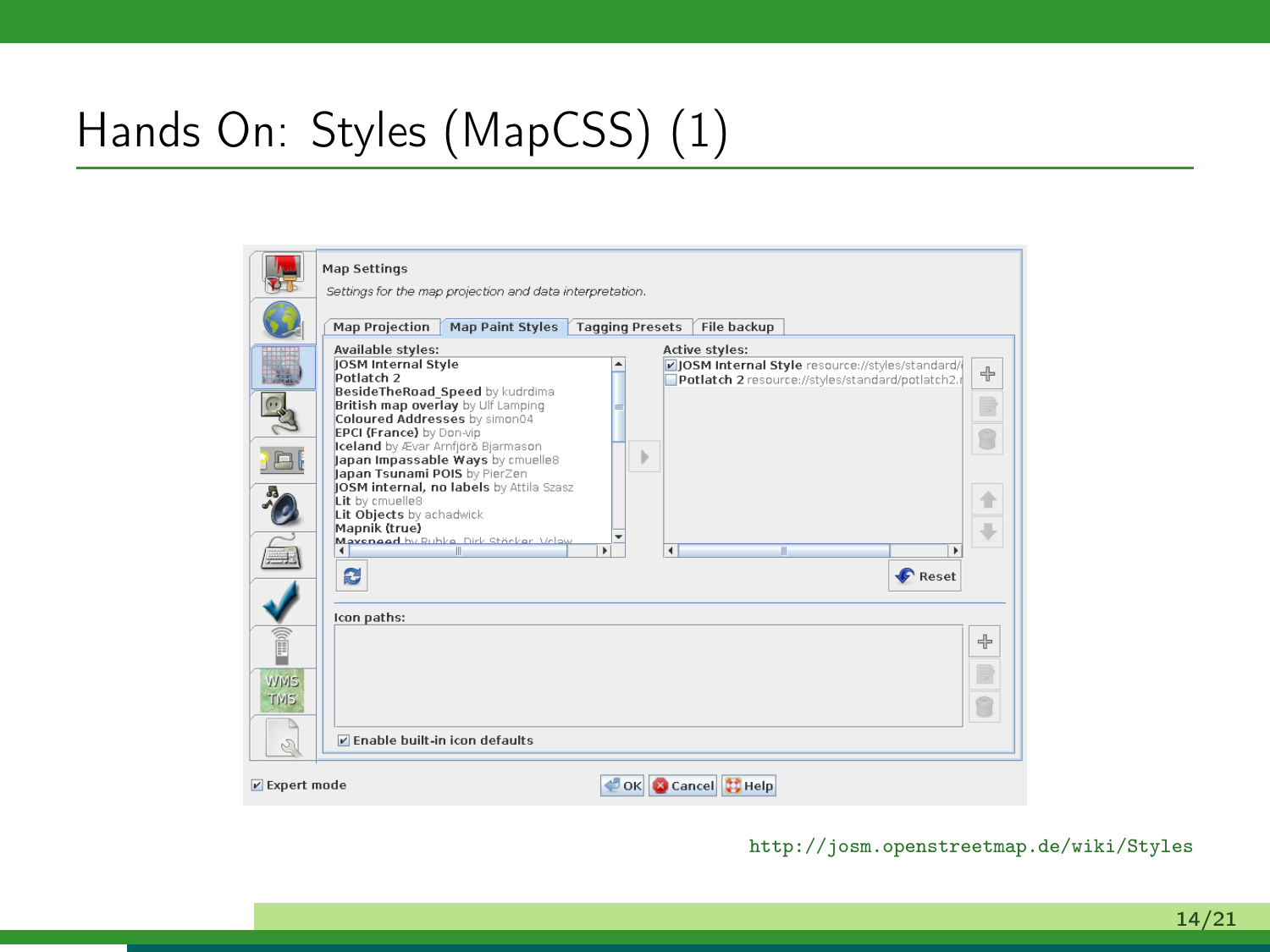## [Hands On:](#page-11-0) [Styles \(MapCSS\)](#page-13-0) (2)

```
way[highway=residential] {
  color: #E8E8E8; width: 5;
  casing-color: gray; casing-width: 7;
}
way[name="Burggraben"] {color: #FB9A99}
way[name^="Bu"] {color: #FB9A99}
area[building][addr:street^="Bu"] {
  color: #FB9A99; fill-color: #FB9A99;
}
```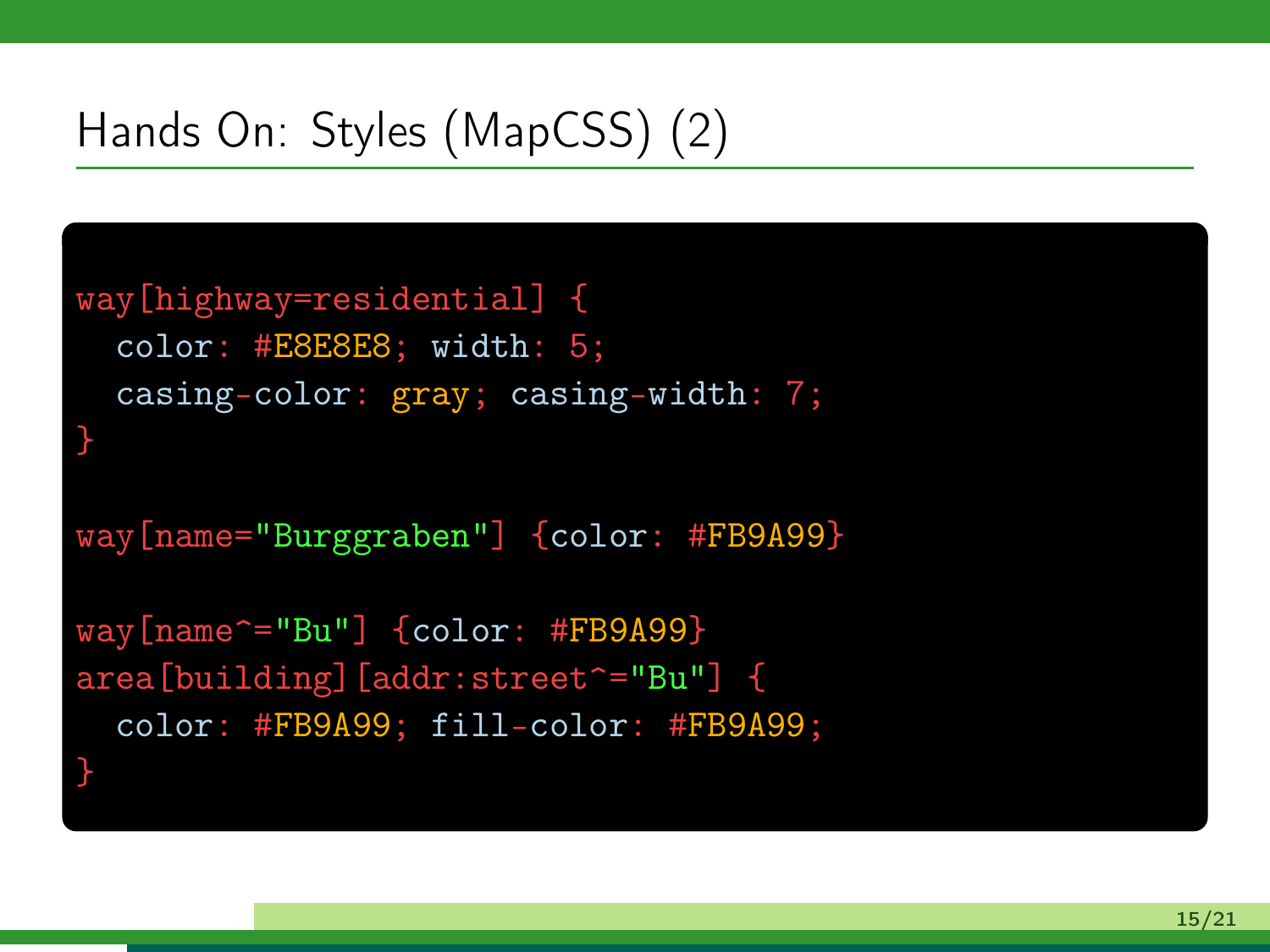# [Hands On:](#page-11-0) [Styles \(MapCSS\)](#page-13-0) (3) {Aa, Ab, . . . , Zz} → { , , , , , , , , , , }  $\overline{12}$ **P**<br>Minigali State **Contract**

 $\mathbf{R}$ 

o,

<https://github.com/simon04/coloured-addresses.mapcss>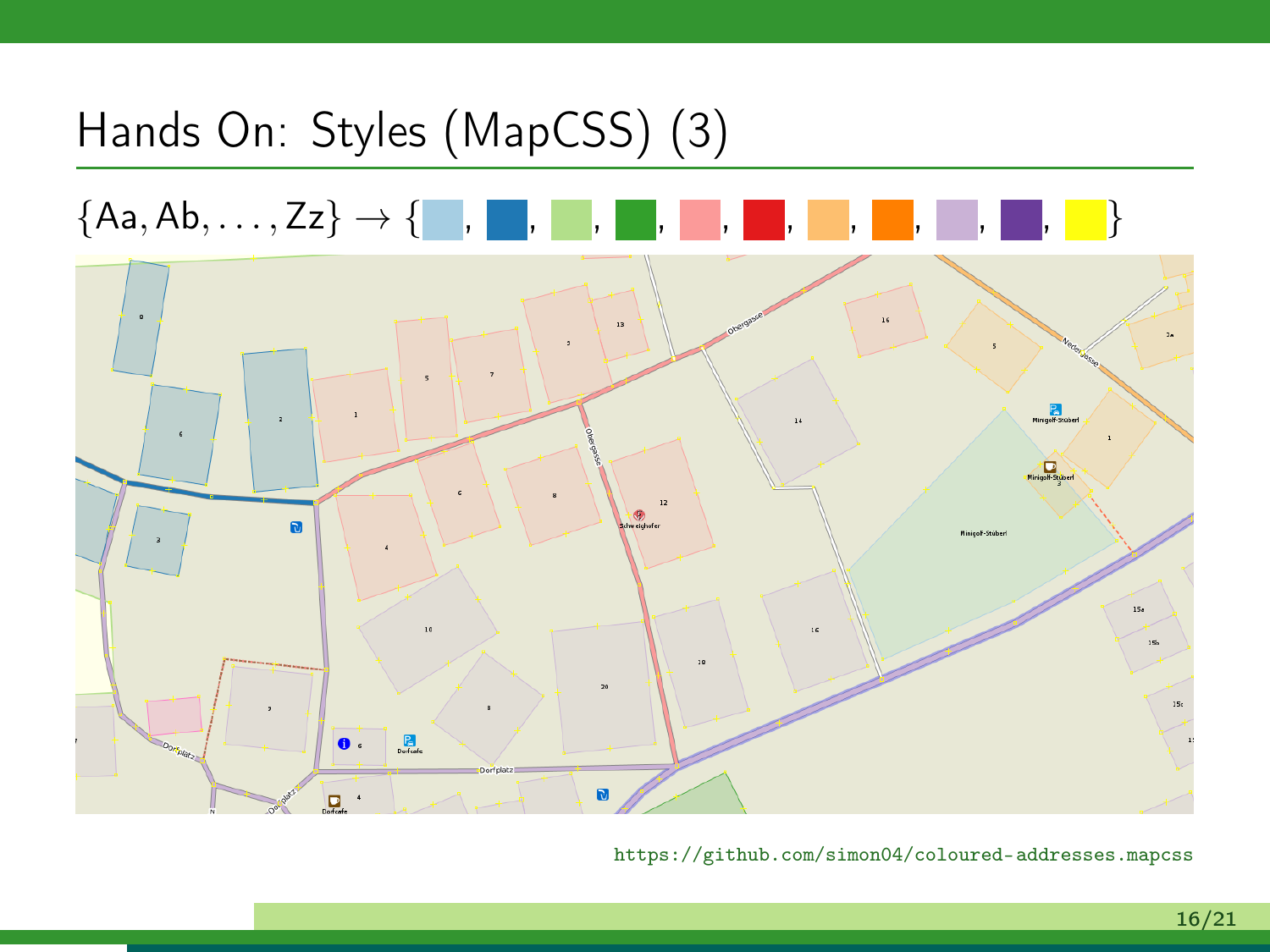### [Hands On:](#page-11-0) [Presets](#page-16-0) (1)

```
<presets xmlns="http://josm.openstreetmap.de/tagging-preset-1.0">
 <item name="Add Bing">
    <key key="source" value="Bing"/>
 \langleitem\rangle</presets>
```
<span id="page-16-0"></span>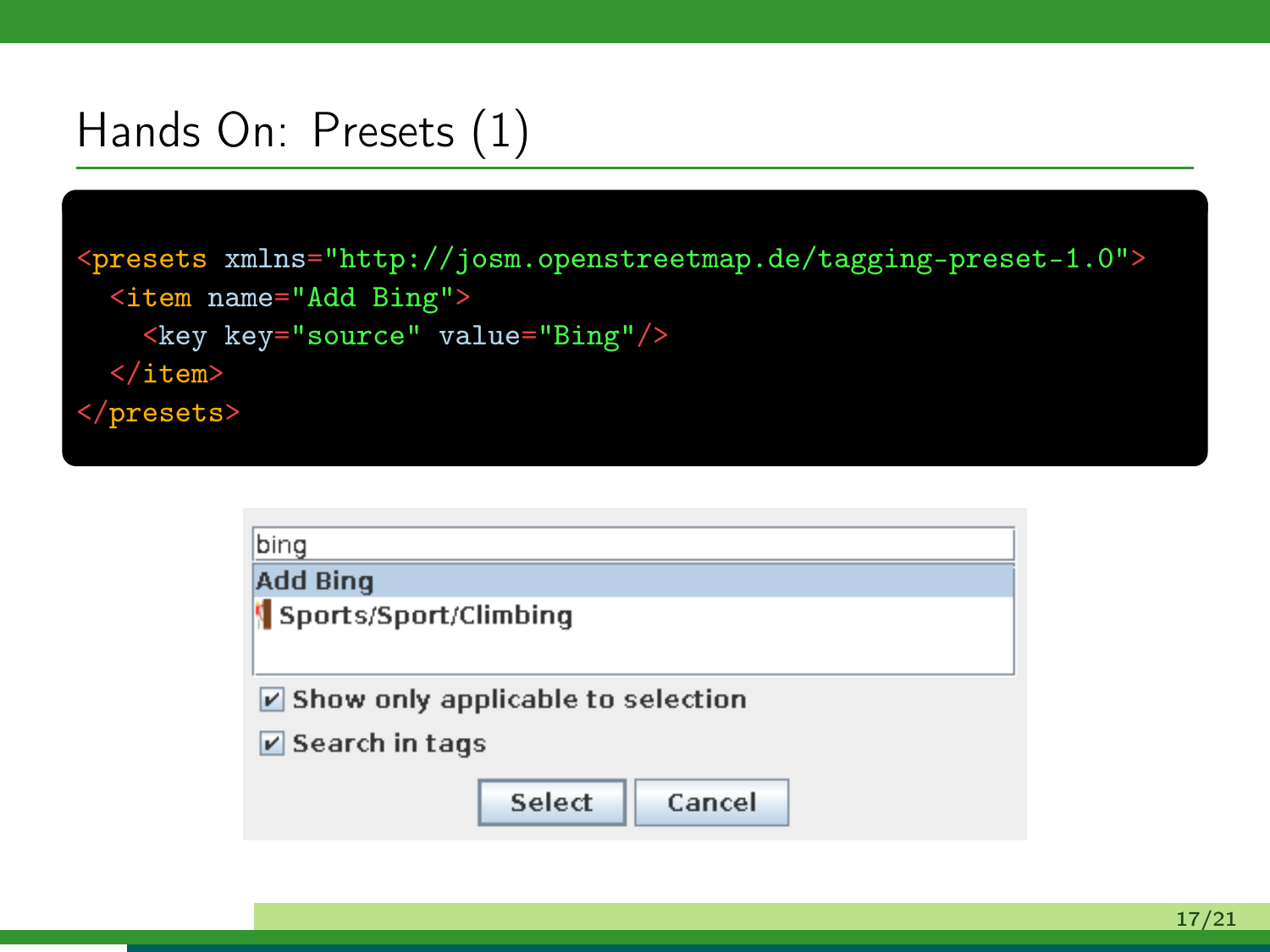## [Hands On:](#page-11-0) [Presets](#page-16-0) (2)

```
<presets xmlns="http://josm.openstreetmap.de/tagging-preset-1.0">
 <item name="International (icn): Guidepost" type="node">
   <label text="International (icn): Guidepost" />
   <key key="tourism" value="information" />
   <key key="information" value="guidepost" />
   \langlekey key="network" value="icn" /<key key="bicycle" value="yes" />
   \langlekey key="icn" value="yes" \rangle<text key="icn_ref" text="Junctionnr." />
   <link href="http://wiki.openstreetmap.org/wiki/..." />
 \langleitem\rangle</presets>
```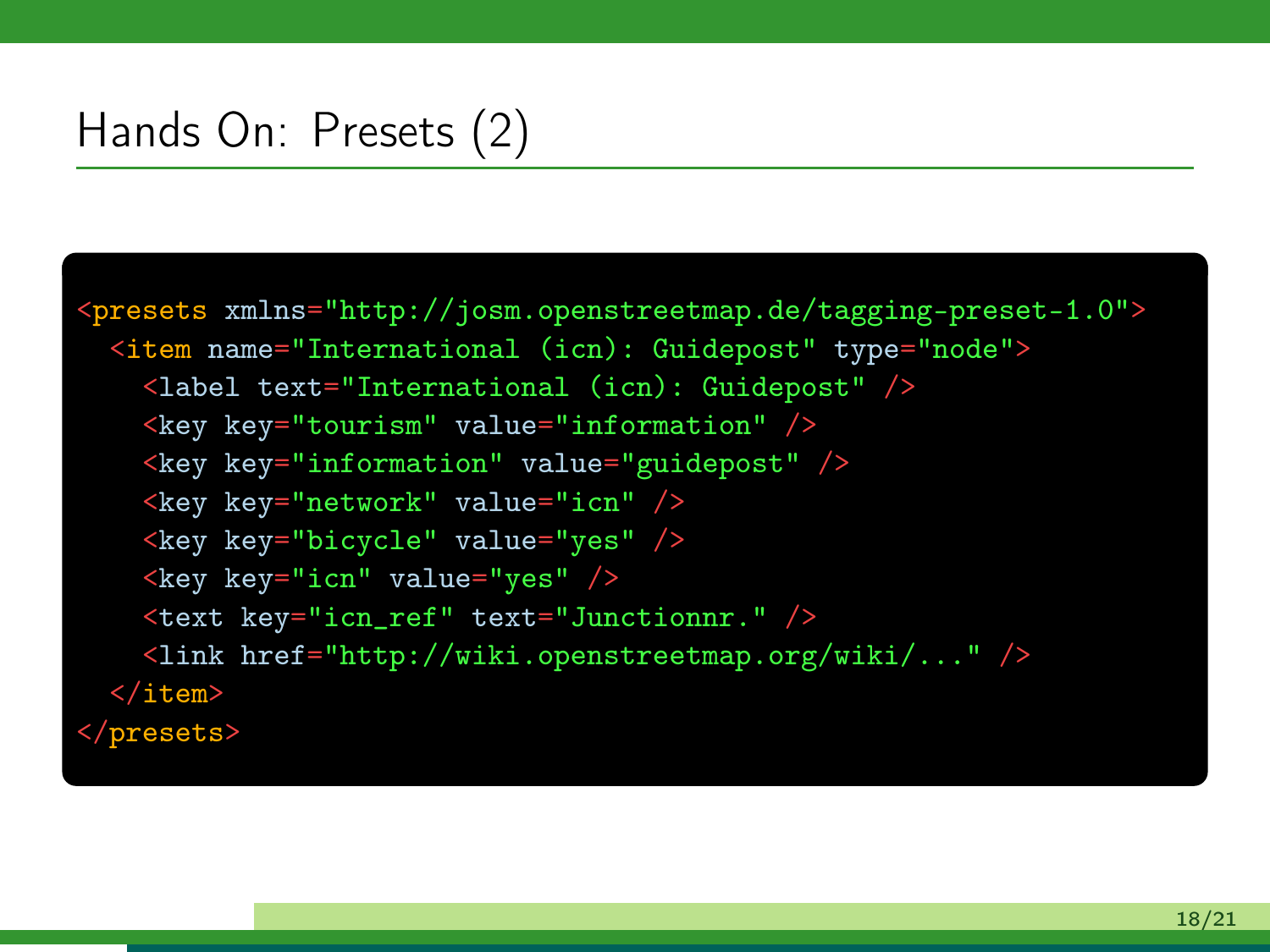## [Hands On:](#page-11-0) [Presets](#page-16-0) (3)

|                                     | T Facilities/Tourism/Guidepost<br>Facilities/Tourism/Other Information Points<br>International (icn): Guidepost |  |               |        |  |
|-------------------------------------|-----------------------------------------------------------------------------------------------------------------|--|---------------|--------|--|
| $\bullet$                           | Key                                                                                                             |  | Value         |        |  |
| International (icn): Guidepost      | bicycle                                                                                                         |  | <b>ves</b>    |        |  |
|                                     | icn                                                                                                             |  | ves           |        |  |
| lunctionnr.:                        | information                                                                                                     |  | quidepost     |        |  |
| More information about this feature | Inetwork                                                                                                        |  | licn          |        |  |
|                                     | tourism                                                                                                         |  | information   |        |  |
|                                     |                                                                                                                 |  |               |        |  |
| Apply Preset<br>Cancel              | $\triangleq$ Add                                                                                                |  | <b>Z</b> Edit | Delete |  |

<http://josm.openstreetmap.de/wiki/TaggingPresets> <http://josm.openstreetmap.de/wiki/Presets>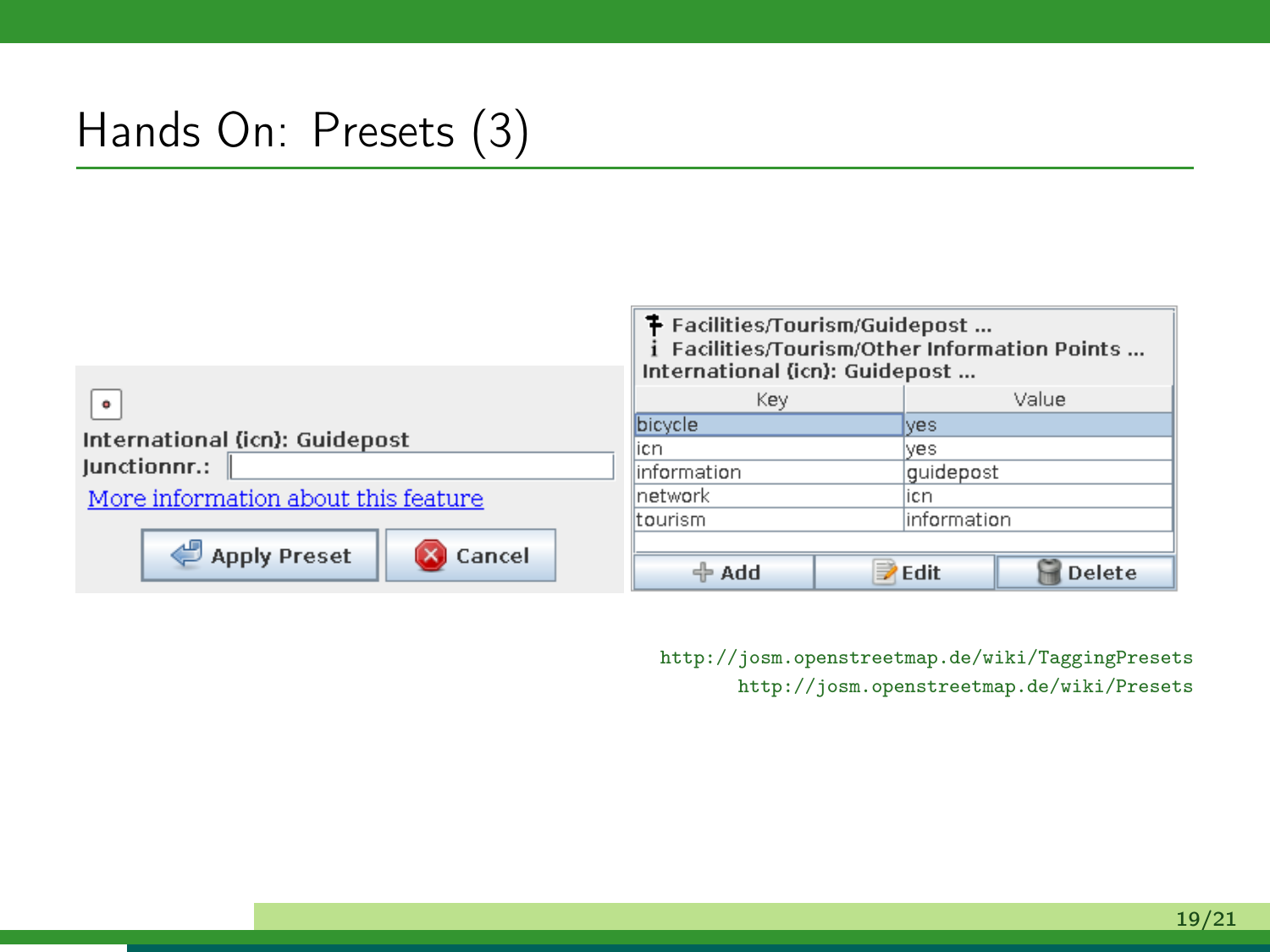#### [Hands On:](#page-11-0) [Validator](#page-19-0)

```
// Check roundabouts to have at least 3 connected highways
public class RoundaboutTest extends Test {
 public RoundaboutTest() { super(tr("Checks Roundabouts")); }
 @Override public void visit(Way way) {
   if (way.hasTag("junction", "roundabout") && way.isClosed()) {
     Set<OsmPrimitive> highways = new HashSet<OsmPrimitive>();
      for (Node i : way.getNodes())
       for (OsmPrimitive j : i.getReferrers())
          if (j.hasKey("highway") && j != way)
            highways.add(j);
      if (highways.size() < 3)
       errors.add(new TestError(this, Severity.WARNING,
              tr("Faintly connected roundabout"), 4200, way));
} } }
```